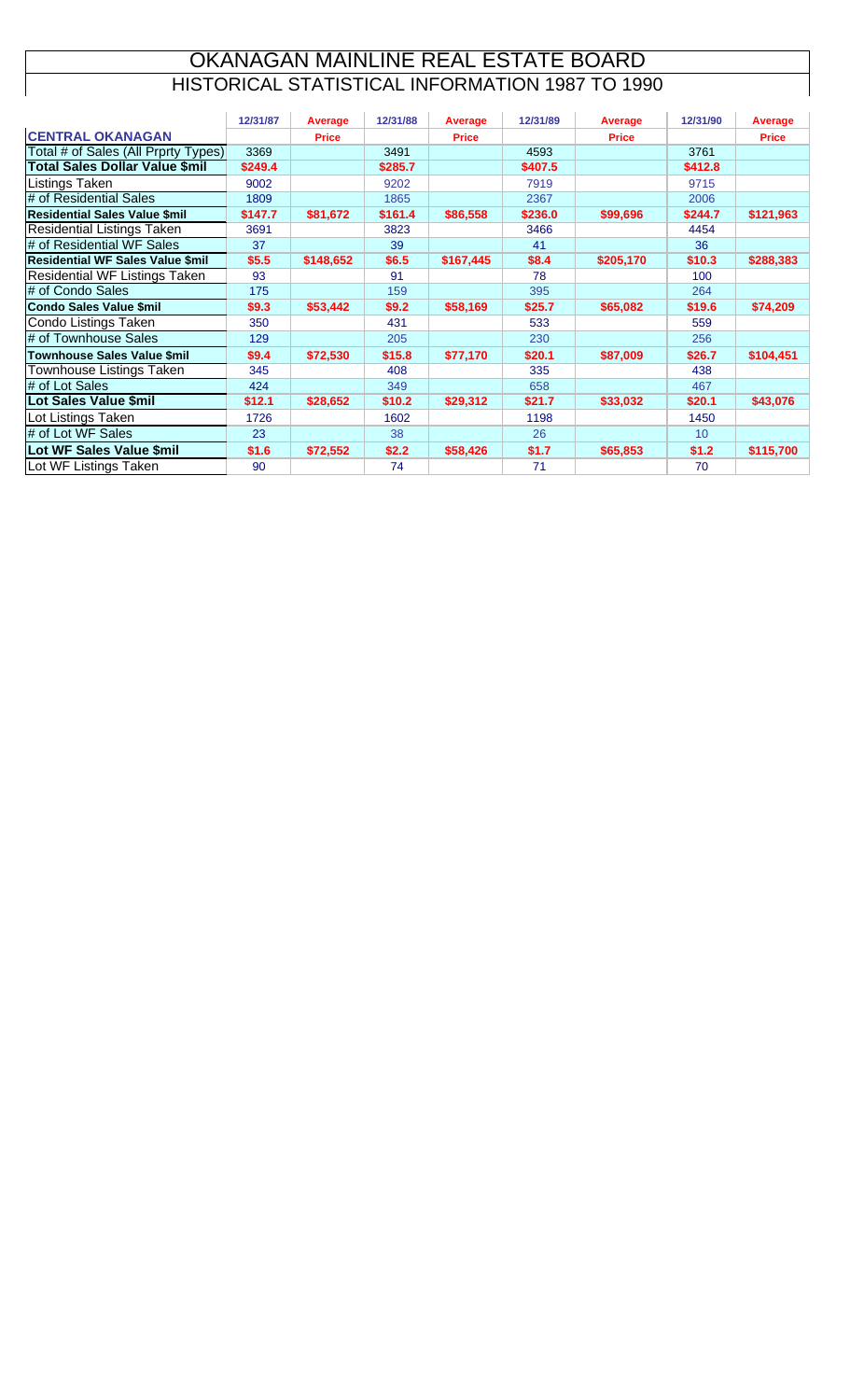# OKANAGAN MAINLINE REAL ESTATE BOARD

### HISTORICAL STATISTICAL INFORMATION 1991 TO 1994

|                                         | 12/31/91 | <b>Average</b> | 12/31/92 | Average      | 12/31/93        | Average      | 12/31/94 | Average      |
|-----------------------------------------|----------|----------------|----------|--------------|-----------------|--------------|----------|--------------|
| <b>CENTRAL OKANAGAN</b>                 |          | <b>Price</b>   |          | <b>Price</b> |                 | <b>Price</b> |          | <b>Price</b> |
| Total # of Sales (All Prprty Types)     | 5105     |                | 4882     |              | 4168            |              | 3706     |              |
| Total Sales Dollar Value \$mil          | \$579.4  |                | \$666.6  |              | \$622.1         |              | \$558.0  |              |
| <b>Listings Taken</b>                   | 9984     |                | 10415    |              | 11518           |              | 11684    |              |
| # of Residential Sales                  | 2667     |                | 2661     |              | 2221            |              | 1961     |              |
| <b>Residential Sales Value \$mil</b>    | \$352.8  | \$132,276      | \$412.9  | \$155,163    | \$380.5         | \$171,318    | \$348.1  | \$174,439    |
| <b>Residential Listings Taken</b>       | 4461     |                | 4841     |              | 5119            |              | 4877     |              |
| # of Residential WF Sales               | 48       |                | 39       |              | 39              |              | 27       |              |
| <b>Residential WF Sales Value \$mil</b> | \$11.3   | \$235,843      | \$11.8   | \$304,430    | \$14.5          | \$373,296    | \$8.1    | \$299,792    |
| <b>Residential WF Listings Taken</b>    | 113      |                | 132      |              | 127             |              | 163      |              |
| # of Condo Sales                        | 381      |                | 425      |              | 430             |              | 369      |              |
| Condo Sales Value \$mil                 | \$31.5   | \$82,728       | \$43.4   | \$102,191    | \$45.3          | \$105,382    | \$41.1   | \$111,446    |
| Condo Listings Taken                    | 664      |                | 861      |              | 1063            |              | 1013     |              |
| # of Townhouse Sales                    | 325      |                | 305      |              | 279             |              | 303      |              |
| Townhouse Sales Value \$mil             | \$37.8   | \$116,269      | \$4.0    | \$131,716    | \$40.3          | \$144,399    | \$42.0   | \$138,749    |
| Townhouse Listings Taken                | 565      |                | 534      |              | 767             |              | 859      |              |
| # of Lot Sales                          | 711      |                | 557      |              | 389             |              | 355      |              |
| Lot Sales Value \$mil                   | \$34.6   | \$48,605       | \$32.4   | \$58,137     | \$24.8          | \$63,860     | \$23.8   | \$66,938     |
| Lot Listings Taken                      | 1336     |                | 1204     |              | 1193            |              | 1747     |              |
| # of Lot WF Sales                       | 22       |                | 16       |              | 10 <sup>1</sup> |              | 6        |              |
| Lot WF Sales Value \$mil                | \$2.5    | \$114,840      | \$1.6    | \$99,775     | \$1.2           | \$123,850    | \$0.9    | \$148,500    |
| Lot WF Listings Taken                   | 70       |                | 35       |              | 30              |              | 44       |              |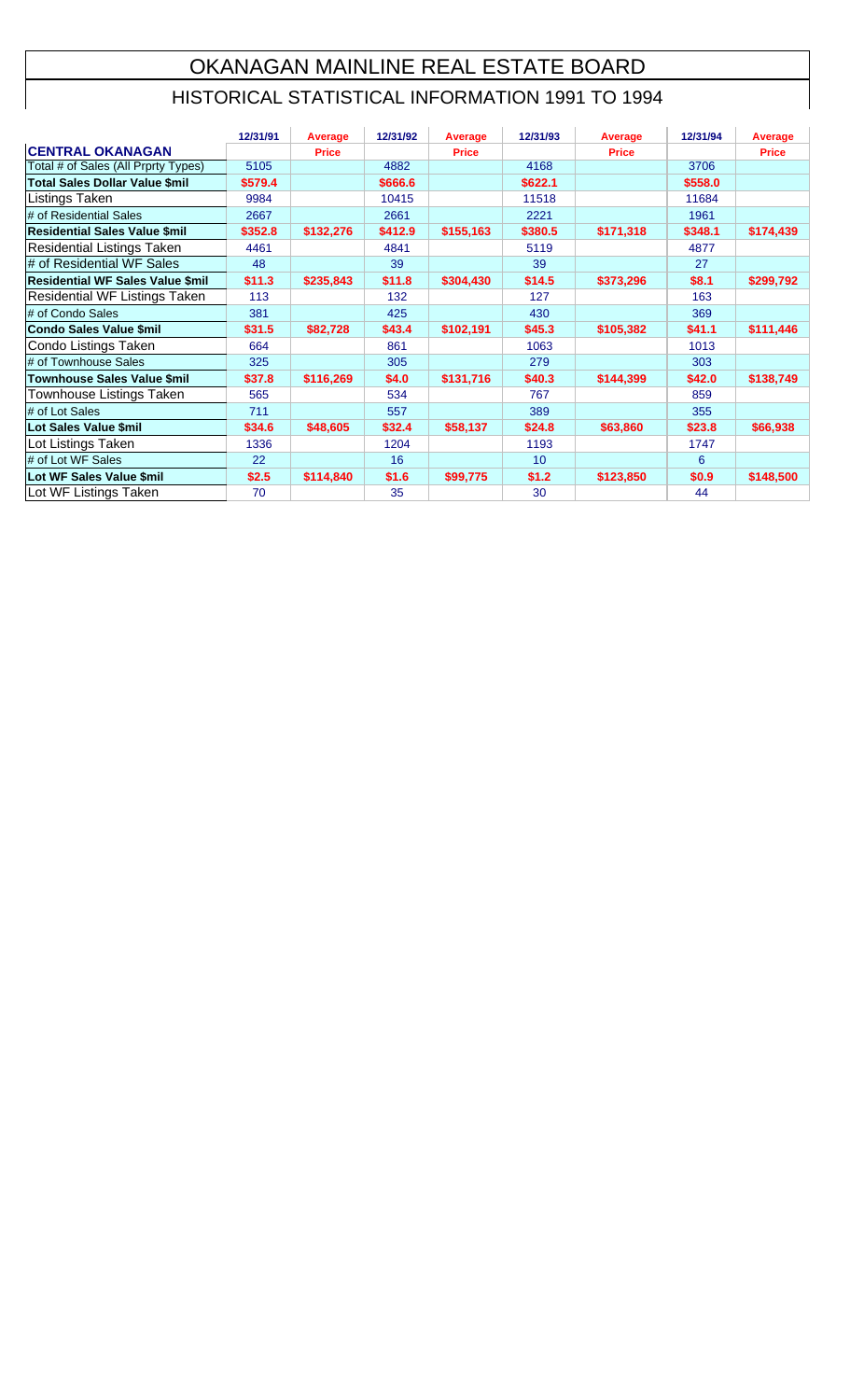## OKANAGAN MAINLINE REAL ESTATE BOARD

#### HISTORICAL STATISTICAL INFORMATION 1995 TO 1998

|                                         | 12/31/95 | Average      | 12/31/96 | Average      | 12/31/97 | Average      | 12/31/98 | <b>Average</b> |
|-----------------------------------------|----------|--------------|----------|--------------|----------|--------------|----------|----------------|
| <b>CENTRAL OKANAGAN</b>                 |          | <b>Price</b> |          | <b>Price</b> |          | <b>Price</b> |          | <b>Price</b>   |
| Total # of Sales (All Prprty Types)     | 3087     |              | 3545     |              | 3459     |              | 3047     |                |
| <b>Total Sales Dollar Value \$mil</b>   | \$462.8  |              | \$522.9  |              | \$534.3  |              | \$487.9  |                |
| Listings Taken                          | 11284    |              | 9787     |              | 9416     |              | 8707     |                |
| # of Residential Sales                  | 1656     |              | 1889     |              | 1811     |              | 1698     |                |
| <b>Residential Sales Value \$mil</b>    | \$282.3  | \$170,523    | \$317.3  | \$167,982    | \$323.3  | \$178,525    | \$298.9  | \$176,055      |
| Residential Listings Taken              | 4688     |              | 4342     |              | 4143     |              | 3708     |                |
| # of Residential WF Sales               | 42       |              | 33       |              | 41       |              | 48       |                |
| <b>Residential WF Sales Value \$mil</b> | \$22.6   | \$539,194    | \$13.4   | \$408,064    | \$15.9   | \$389,700    | \$22.3   | \$464,521      |
| Residential WF Listings Taken           | 186      |              | 170      |              | 176      |              | 136      |                |
| # of Condo Sales                        | 303      |              | 408      |              | 403      |              | 320      |                |
| <b>Condo Sales Value \$mil</b>          | \$32.4   | \$106,511    | \$42.6   | \$104,551    | \$41.3   | \$102,485    | \$33.2   | \$104,010      |
| Condo Listings Taken                    | 1008     |              | 849      |              | 954      |              | 807      |                |
| # of Townhouse Sales                    | 259      |              | 318      |              | 323      |              | 255      |                |
| <b>Townhouse Sales Value \$mil</b>      | \$35.4   | \$136,684    | \$43.7   | \$137,698    | \$45.7   | \$141,549    | \$38.6   | \$151,718      |
| Townhouse Listings Taken                | 848      |              | 802      |              | 691      |              | 677      |                |
| # of Lot Sales                          | 259      |              | 343      |              | 320      |              | 189      |                |
| Lot Sales Value \$mil                   | \$16.9   | \$65,584     | \$23.4   | \$68,189     | \$22.4   | \$70,115     | \$14.3   | \$75,738       |
| Lot Listings Taken                      | 1903     |              | 1241     |              | 1004     |              | 1069     |                |
| # of Lot WF Sales                       | 4        |              | 9        |              | 9        |              | 5        |                |
| Lot WF Sales Value \$mil                | \$0.9    | \$243,750    | \$1.1    | \$118,722    | \$1.4    | \$164,444    | \$1.3    | \$257,700      |
| Lot WF Listings Taken                   | 55       |              | 37       |              | 26       |              | 23       |                |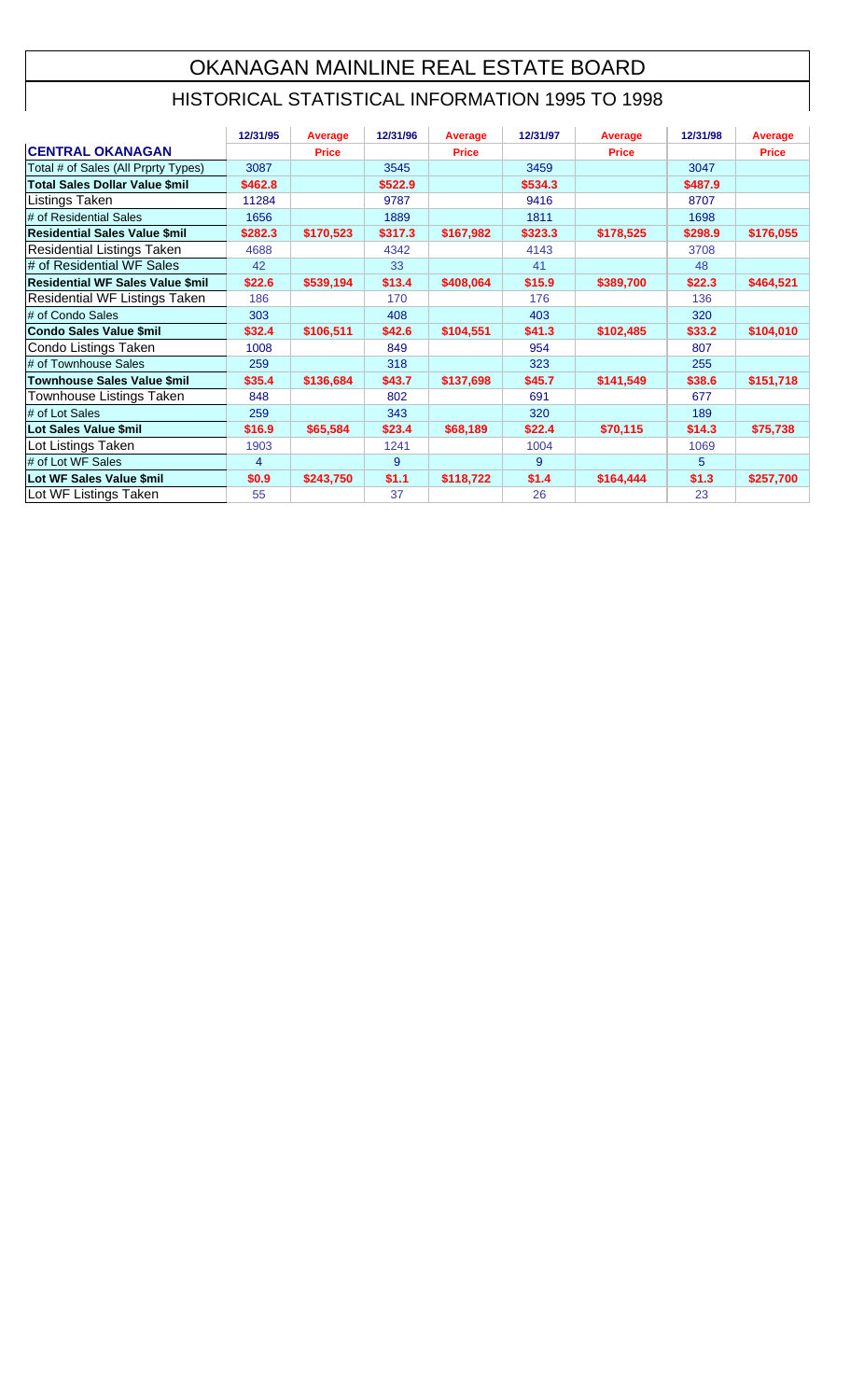|                                          |          |                |                | OKANAGAN MAINLINE REAL ESTATE BOARD |          |                                                 |          |                |
|------------------------------------------|----------|----------------|----------------|-------------------------------------|----------|-------------------------------------------------|----------|----------------|
|                                          |          |                |                |                                     |          | HISTORICAL STATISTICAL INFORMATION 1999 TO 2002 |          |                |
|                                          | 12/31/99 | <b>Average</b> | 12/31/00       | Average                             | 12/31/01 | <b>Average</b>                                  | 12/31/02 | <b>Average</b> |
| <b>CENTRAL OKANAGAN</b>                  |          | <b>Price</b>   |                | <b>Price</b>                        |          | <b>Price</b>                                    |          | <b>Price</b>   |
| Total # of Sales (All Prprty Types)      | 3359     |                | 3256           |                                     | 3675     |                                                 | 4856     |                |
| <b>Total Sales Dollar Value \$mil</b>    | \$536.6  |                | \$548.8        |                                     | \$623.9  |                                                 | \$909.5  |                |
| <b>Listings Taken</b>                    | 7425     |                | 7476           |                                     | 7707     |                                                 | 7789     |                |
| # of Residential Sales                   | 1863     |                | 1739           |                                     | 2060     |                                                 | 2620     |                |
| <b>Residential Sales Value \$mil</b>     | \$338.3  | \$181,604      | \$326.9        | \$187,265                           | \$391.1  | \$190,552                                       | \$536.7  | \$204,838      |
| <b>Residential Listings Taken</b>        | 3215     |                | 3419           |                                     | 3507     |                                                 | 3613     |                |
| # of Residential WF Sales                | 61       |                | 61             |                                     | 43       |                                                 | 63       |                |
| <b>Residential WF Sales Value \$mill</b> | \$25.3   | \$415,471      | \$33.4         | \$548,066                           | \$21.0   | \$489,978                                       | \$40.8   | \$647,834      |
| Residential WF Listings Taken            | 109      |                | 135            |                                     | 87       |                                                 | 84       |                |
| # of Condo Sales                         | 399      |                | 388            |                                     | 474      |                                                 | 613      |                |
| Condo Sales Value \$mil                  | \$42.4   | \$106,312      | \$43.0         | \$110,193                           | \$50.2   | \$107,343                                       | \$73.6   | \$120,034      |
| Condo Listings Taken                     | 836      |                | 821            |                                     | 777      |                                                 | 984      |                |
| # of Townhouse Sales                     | 249      |                | 253            |                                     | 296      |                                                 | 368      |                |
| Townhouse Sales Value \$mil              | \$36.8   | \$147,832      | \$37.7         | \$147,888                           | \$41.2   | \$139,027                                       | \$60.7   | \$164,987      |
| Townhouse Listings Taken                 | 484      |                | 488            |                                     | 527      |                                                 | 507      |                |
| # of Lot Sales                           | 240      |                | 219            |                                     | 260      |                                                 | 417      |                |
| Lot Sales Value \$mil                    | \$18.9   | \$78,646       | \$18.7         | \$85,221                            | \$21.0   | \$80,570                                        | \$37.5   | \$89,928       |
| Lot Listings Taken                       | 712      |                | 691            |                                     | 790      |                                                 | 592      |                |
| # of Lot WF Sales                        | 6        |                | $\overline{7}$ |                                     | 6        |                                                 | 16       |                |
| Lot WF Sales Value \$mil                 | \$1.6    | \$269,566      | \$1.3          | \$195,857                           | \$1.1    | \$199,667                                       | \$3.3    | \$204,064      |
| Lot WF Listings Taken                    | 22       |                | 25             |                                     | 6        |                                                 | 22       |                |